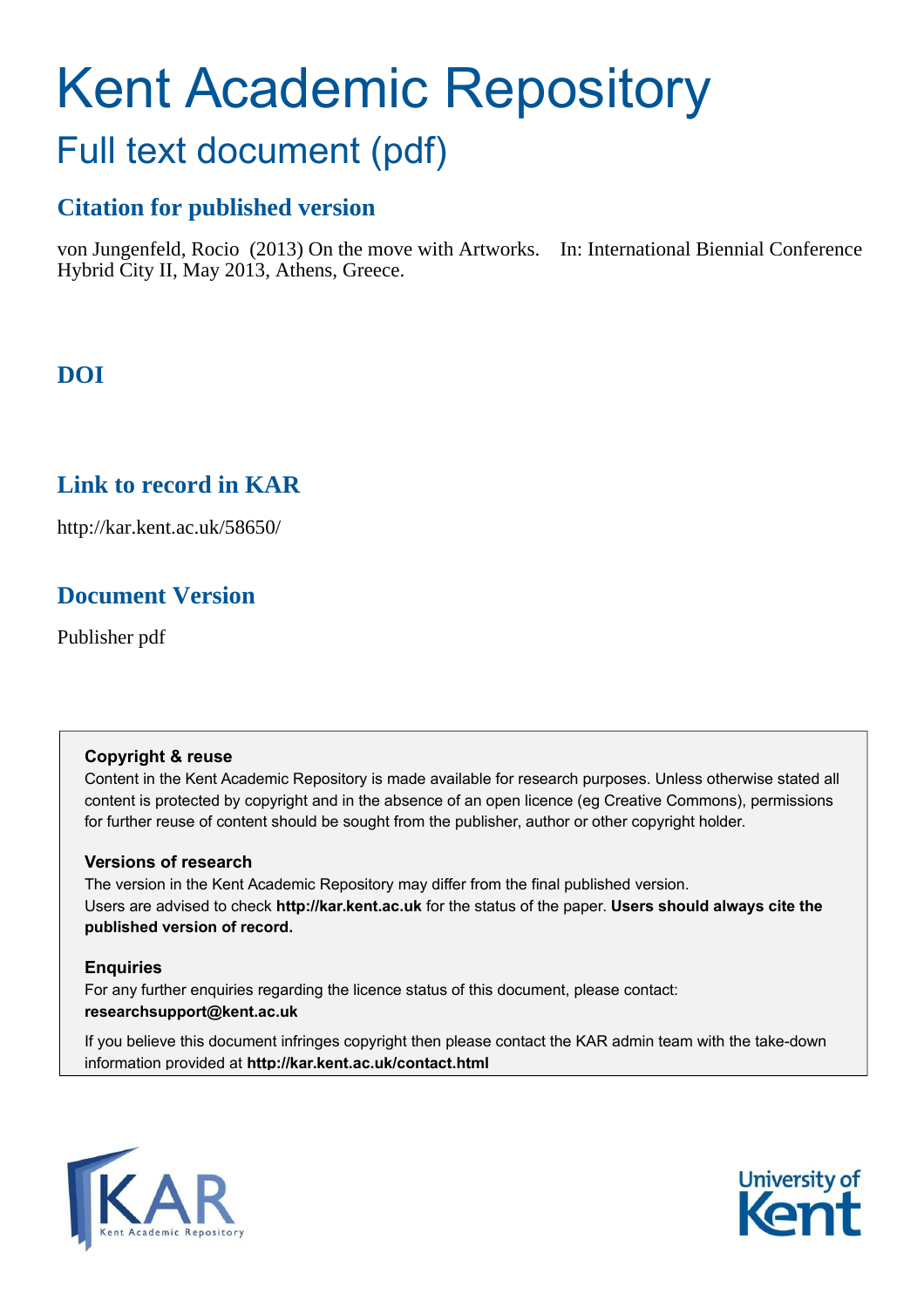# On the move with artworks

Rocio von Jungenfeld ESALA, University of Edinburgh Edinburgh, UK rocio.von-jungenfeld@ed.ac.uk

**Abstract.** In this paper I present three artworks that were created for portable digital screens: *Alter Bahnhof* (2012), *Top Shot Helmet* (2007) and *Weaving-Scape I* (2011). The artworks are used to discuss the creative possibilities that portable electronic devices offer to contemporary creative practitioners and to analyse how these devices influence the construction of the "self" and "place" in public space when mediated through artistic practice.

Keywords: walking, audiovisuals, portable electronic devices, place, mediated spaces

#### I. INTRODUCTION

The presence of portable electronic devices (PED) is rising in the contemporary city where individuals and creative practitioners perform their everyday lives. Portable technologies that allow people to constantly connect to each other and to select and collect data at relatively high speed – no matter where – are becoming normalised and their use is spreading into almost every aspect of public and private life. The concept of Bring Your Own Device (commonly known as BYOD) has surpassed the space of hack events and other creative collaborative gatherings, and has reached the professional working space. In the name of productivity, maybe, PED such as digital tablets, smartphones and digital screens facilitate a wide range of functionalities that can be used to produce and consume data. Being constantly in connected to PED brings up the issue of distinguishing between leisure and labour time. PED are opening the possibility of constant and immediate digital presence and access to information during daily activities of going to work and of going to play. In *Wanderlust: A History of Walking* [1] Rebecca Solnit concerns herself with this issue in relation to the everyday life practice of walking, and argues that in the current situation where PED are used constantly by individuals while in motion, the activity of walking has been transformed from a time to think into a time to be filled in with information, into a time to work.

In the urban landscapes through which Solnit walks in some of the chapters of her book, the city and its public spaces are characterised by the tensions between her body in motion, and the history and relationships with others and the surroundings. Like in Solnit's walks in the suburbs of cities, it is in the verge between the social and the spatial that the three artworks, *Alter Bahnhof, Top Shot Helmet* and *Weaving-Scape I*, discussed in this paper operate. The urban landscape of the contemporary city, and public space in general, is an open canvas in which multiple realities and fictions coexist, where technology, people and space are brought together in an intertwined multi-dimensional construct. Creative practitioners in their attempt to critically and poetically engage with the public realm of the city appropriate the technologies that are embedded in their environments, and utilise them to address their own concerns about everyday life events, consumer practices and mass culture, all of which, from a contemporary perspective, involve the construction of virtual selves and the *life on screen* of individuals [2]. Although using advertising platforms such as urban LED screens is still a possible everyday life technology that artists can use in public space, the most powerful use of the medium is already situated in a historical framework. An example is one of Jenny Holzer's pieces for the series *Truisms.* In 1982, Holzer placed 'one-liners' or 'mock clichés' on an advertising screen in Times Square<sup>1</sup>to critically engage in the debate of power relationships and their influence on public and private life [3]. Although urban screens can still be used as platform for presenting artworks outdoors, PED screens are currently being used for creative purposes by more practitioners.

The three artworks that have been selected for their use of PED (more precisely for their use of portable digital screens), for involving walking practices and for their use of public and urban spaces are:

*1. Alter Bahnhof (2012)*

By Janet Cardiff and George Bures Miller created for dOCUMENTA (13) is a video walk for iPodtouch & headphones that develops during 26 minutes inside the old train station of the city of Kassel, Germany [4].

*2. Top Shot Helmet (2007)*

-

By Julius von Bismark is a wearable media sculpture created in Berlin and tested in various train stations of the city composed of a weather

<sup>1</sup> Some one-liners read 'PROTECT ME FROM WHAT I WANT' or 'YOUR OLDEST FEARS ARE THE WORST ONES.'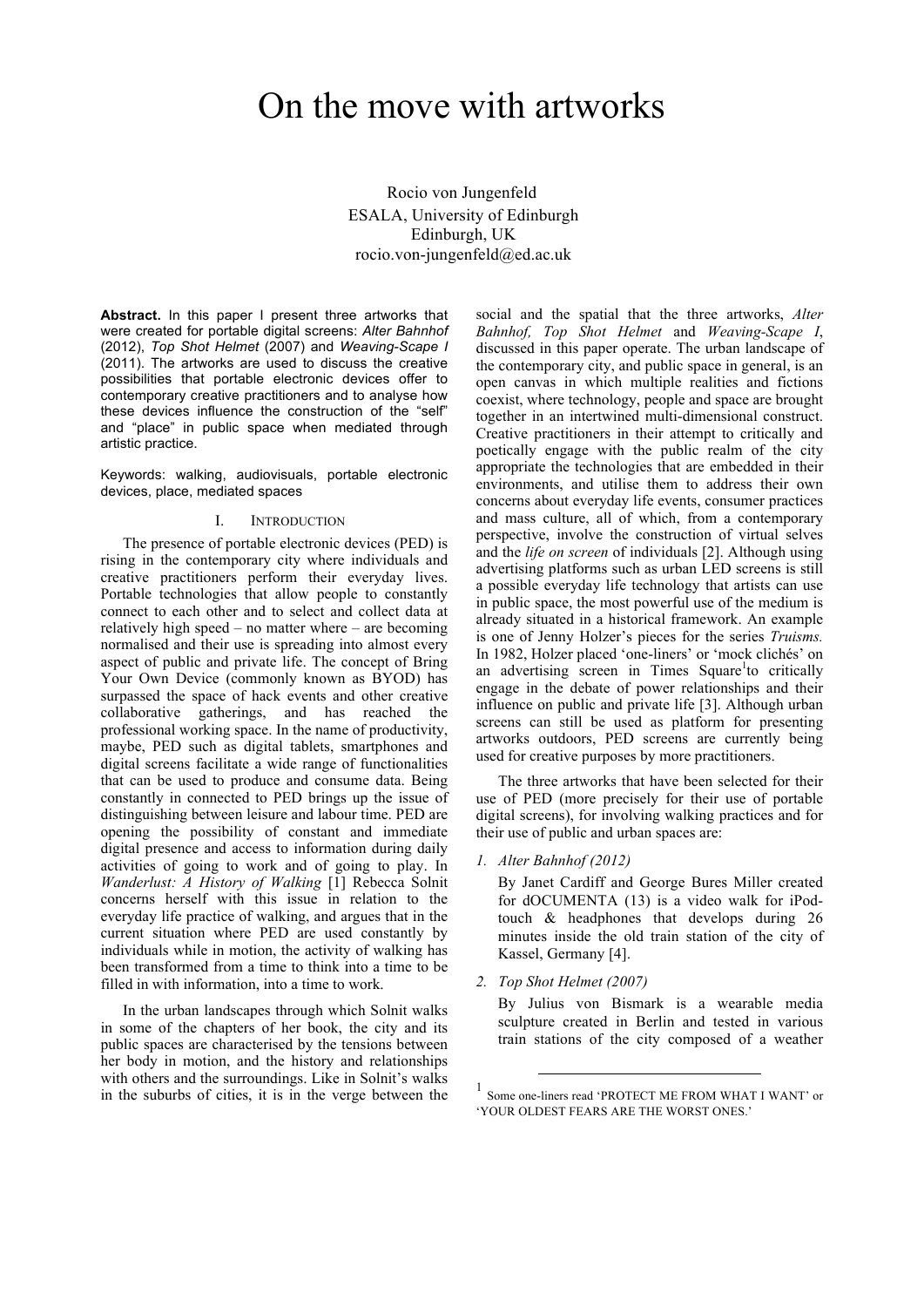balloon, an aerial perspective visual live stream, and a specifically designed helmet with a pair of video glasses inside [5].

#### *3. Weaving-Scape I (2011)*

By Rocio von Jungenfeld is an audiovisual walk for a found iPod and headphones that connects the National Library of Scotland (Edinburgh) with the Meadows (also known as Hope Park). The sound is a live improvisation by Shiori Usui (prepared piano) & Sean Williams (analogue synthesizer) [6].

#### II. MOVING FROM PLACE TO PLACE

*On the move* refers to the practice of moving in the urban landscape while using the locomotors of the body. In the action of walking from one space to another the individual has the opportunity of engaging in an embodied dialogue with the surrounding environment: façades, windows, lampposts, trees, benches, pavement, vehicles, signs, other people. The three artworks introduced in this paper use the action of walking or moving in the public realm to investigate the relationships between bodies and space, and how these relationships are mediated by perception and technology. Embodiment is at the heart of these artworks, because it is in the shifting of the position of the individual within a given space that the artworks unfold.

In *The Production of Space,* Henri Lefebvre's analysis of Martin Heidegger's concept of *Dasein* (being-there) seems relevant in relation to the concept of the unfolding of artworks that are to be experienced in the action of moving in space. Using Heidegger's concept of *Dasein*, Lefebvre observes that space is constructed while walking the path and that 'space – the woods, the track – is nothing more... than 'beingthere'' [7]. For both, Lefebvre and Heidegger, as for many other theorists of space such as Le Corbusier, it is in the positioning and movement of the individual in the environment that space is ultimately created. Space is only revealed when experienced in the action of *being-there*. Le Corbusier poses this question in relation to architectural spaces and states that 'it is while walking, moving from one place to another, that one sees how the arrangements of the architecture develop' [8]. It is in this milieu of constructed space that artworks designed for PED develop. It is in the positioning and superimposition of space, body and media that the artworks are revealed. The artwork opens up to the individual in motion and becomes alive.

In *Alter Bahnhof* (2012), individuals are situated in the built environment of Kassel's old train station holding an iPod-touch in their hands and wearing a pair of headphones on their heads. The choice of moving in the space of the train station is restricted by a set of instructions given by the voice of Janet Cardiff. With her voice she aims to guide the individual through the different microcosms that are recreated on the screen of

the PED, the iPod-touch. Different individuals will carry in their hands different self-contained realities, different portable places made of visual and aural records, memories and stories. The digital screen of the iPod-touch is like a glass globe, like a window into another reality, like a micro world that can be carried around wherever you walk. The artwork exists in a space that is composed of physical and also virtual elements, and it only unfolds as the individual moves across the different spaces of the train station: from the hall to the platforms, from the end of the platform to the ticket vending machine, from the photo booth to the gift shop, from the waiting room to the café.

In order to engage with Cardiff & Bures Miller's artwork, and with the other two artworks that are mentioned in this paper, the individual has to move across a specific space, embodying the work while flowing in the public realm. It could be argued that in this venture the individual is the carrier of place. In *The Practice of Everyday Life* (1980) Michel de Certeau describes walking as *place-less*, and holds that in every step, the location of the body changes in an 'indefinite process of being absent in search of a proper' place [9]. If as de Certeau proposes walking is a constant search for place and that the act of walking emphasizes the lack of being in a place, then I would argue that the notion of place ought to reside within the individual that experiences and explores the surroundings while moving along any given path. In this way, place is inside the individual who creates it while flowing across space. It is in the action of dwelling in a continuous change that place exists.



Fig. 1. Julius von Bismark, *Top Shot Helmet* (2007). Aerial image taken from the weather balloon in a train station, Berlin. Image courtesy of the artist and Alexander Levy, Berlin.

Von Bismark explains that the concept of the top view navigation is based on the aerial view that one would have when playing computer games such as Grand Theft Auto.<sup>2</sup> With the *Top Shot Helmet* on, the visual perception of the environment is mediated by a

-

<sup>2</sup> For more details visit http://www.juliusvonbismarck.com/topshothelmet/fertig.html (available in German language only).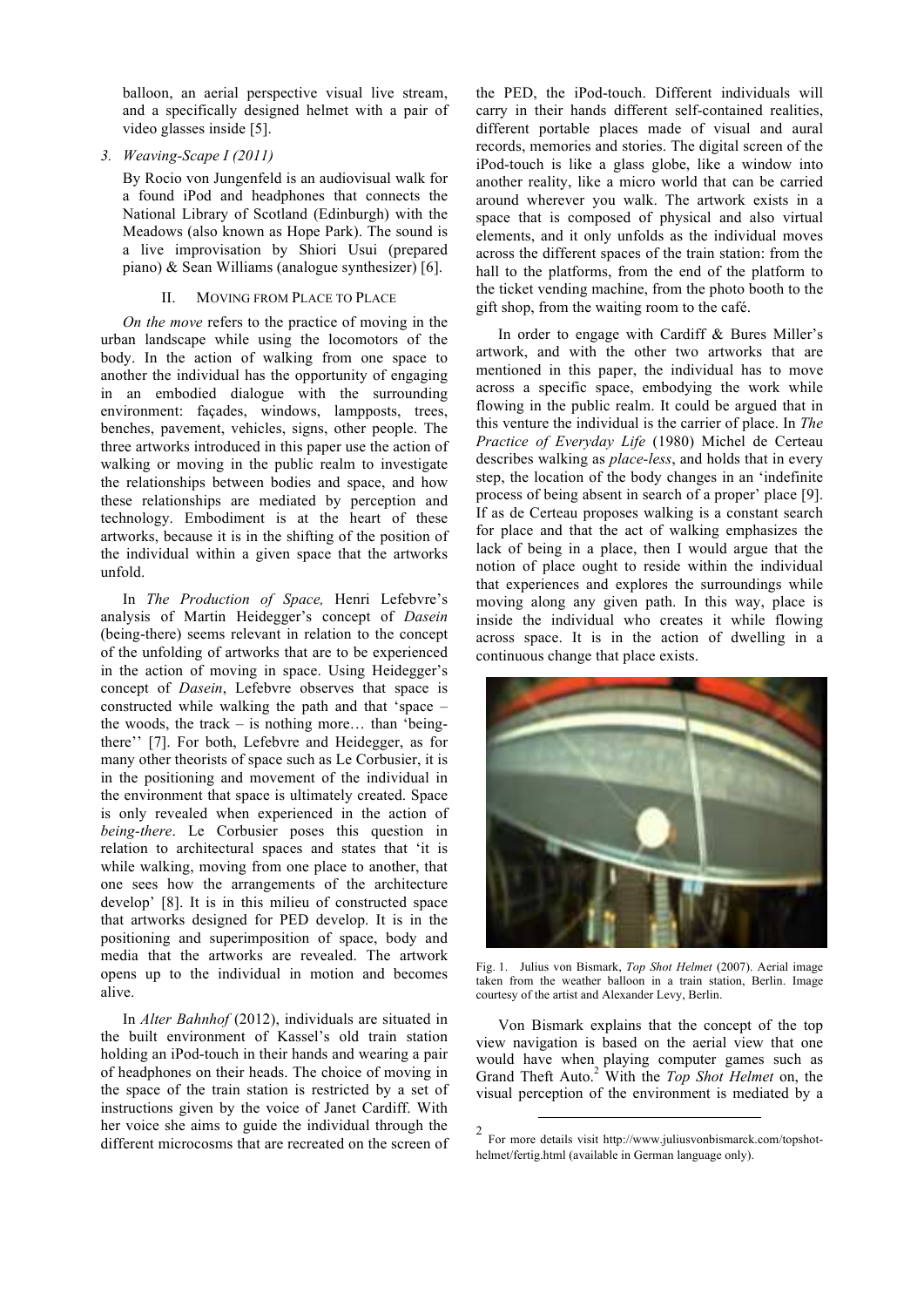bird-eye view, by an aerial perspective that provides the individual with a contextual positioning of the self in the physical space of the station *(Figure 1)*. The individual wearing the helmet is at the centre of the Panopticon [10], and through the screens of the video glasses inside the helmet, he establishes his position in relation to the built environment of the station and to other individuals who are also moving in the space. The identity of the wearer of the *Top Shot Helmet* is hidden behind Styrofoam, but the actions of other individuals are exposed, surveyed and looked at from above. The *dominating* view of the wireless camera that is installed at the bottom of the weather balloon transmits live video feed into the video glasses inside the helmet. People and their movements in the station are detected by the *Top Shot Helmet* wearer, but passers-by cannot tell whether surveillance is taking place or not, because they are unaware of the capabilities of the apparatus. Some people ignore the presence of the helmet wearer, others might be more concerned with the difficulties that the wearer is encountering in his attempt to navigate the space of the station. In the tentative action of moving through the station, the helmet wearer carries place with him, a place that is contained in the interaction between his understanding of *being* physically *there*, moving in space, and *being* virtually *there*, as an abstracted spatial visualization on the video glasses*.* The virtual self is *there* surveyed by the aerial camera and encapsulated within the helmet. The notion of place is a construct, a combination of an embodied and disembodied understanding of his self within space.

#### III. WHEN THE SCREEN LEAVES THE ROOM

The artworks of von Bismark, and Cardiff and Bures Miller, and *Weaving-Scape I* (2011) have a common feature. The digital screens in which the artworks and their audiovisual or visual content develop are not fixed to a location, but move with the individual who adventures into the public realm with them. In *Weaving-Scape I,* the individual puts her headphones on, presses play on the found iPod and starts walking inside the National Library of Scotland *(Figure 2)*, and then steps out into the streets of the city of Edinburgh. The digital screen in which the artwork unfolds is not bound to the physical architectural construction of the library building, or to a room or the walls of an architectonic space. The artwork plays free in the different spaces into which the individual decides to go: the locker room, the library café, the stairs, the street, the traffic light, the park, the bench.

As PED are becoming smaller, lighter and more reliable and affordable, more and more artists are taking the opportunity to explore the functionalities of these devices and to transform them into creative events by mixing analogue and digital media. With the improvements in size, weight and reliability, the reduction of cost and the connectedness of digital devices to an architectural network of information, audiovisual media are liberated from the burden of being attached to specific locations. In the *media or informational city* discussed by Scott McQuire [11] and Manuel Castells [12], audiovisual media and data can

leave the physical space of the room and move into outdoor spaces at the user's will. The position of audiovisuals within any given environment is circumstantial rather than imperative.

In the urban environment, the transmission of data and audiovisual content can be processed effortlessly by the PED while the individual sets in motion and engages with everyday life practices. Regardless of the constant repositioning of the body in the environment, individuals are able to engage with digital content and play their preferred audio and audiovisual material wherever they happen to be. In this action of repositioning her location in the city, the individual carries with her a place that is a mixture of physical and virtual elements, a place that is half tangible and half immaterial. The portable screen with which she leaves the privacy of her home or the public indoor space of the library, and which she takes with her in her journeys in the city, is a palpable object, but its content are ethereal, they are time-based and encrypted in a binary code which she is unable to decipher in real time. Even if she knew how to read into a text composed of zeros and ones, she could not render the information at the speed she processes the information of the physical environment in which she moves.



Fig. 2. Rocio von Jungenfeld, *Weaving-Scape I* (2011). Detail of digital screen (found iPod) in the National Library of Scotland.

The portable screen of the PED renders the digital material into human readable form, so that she can wander in the streets and play digital content without the need to be plugged into the electric mains. In the action of moving in the public outdoor space, she creates a constantly changing place for herself that is simultaneously constructed by physical and virtual elements: the space of the street and the creatively mediated street (the artwork). While walking in the city with the digital screen of her PED she constructs her own place, her being-in-the-world, her *Dasein* [13]. In spite of her physical location in the public sphere and her exposure to public gaze, she experiences a subjective place which no one can access when she engages with the content provided by her PED. Although vulnerable to public scrutiny, she conceals in herself an intimate encounter with the world. In motion or as de Certeau proposes 'in search of a proper' place, with every step and relocation of her *self* she engages with the space that surrounds her, with the environment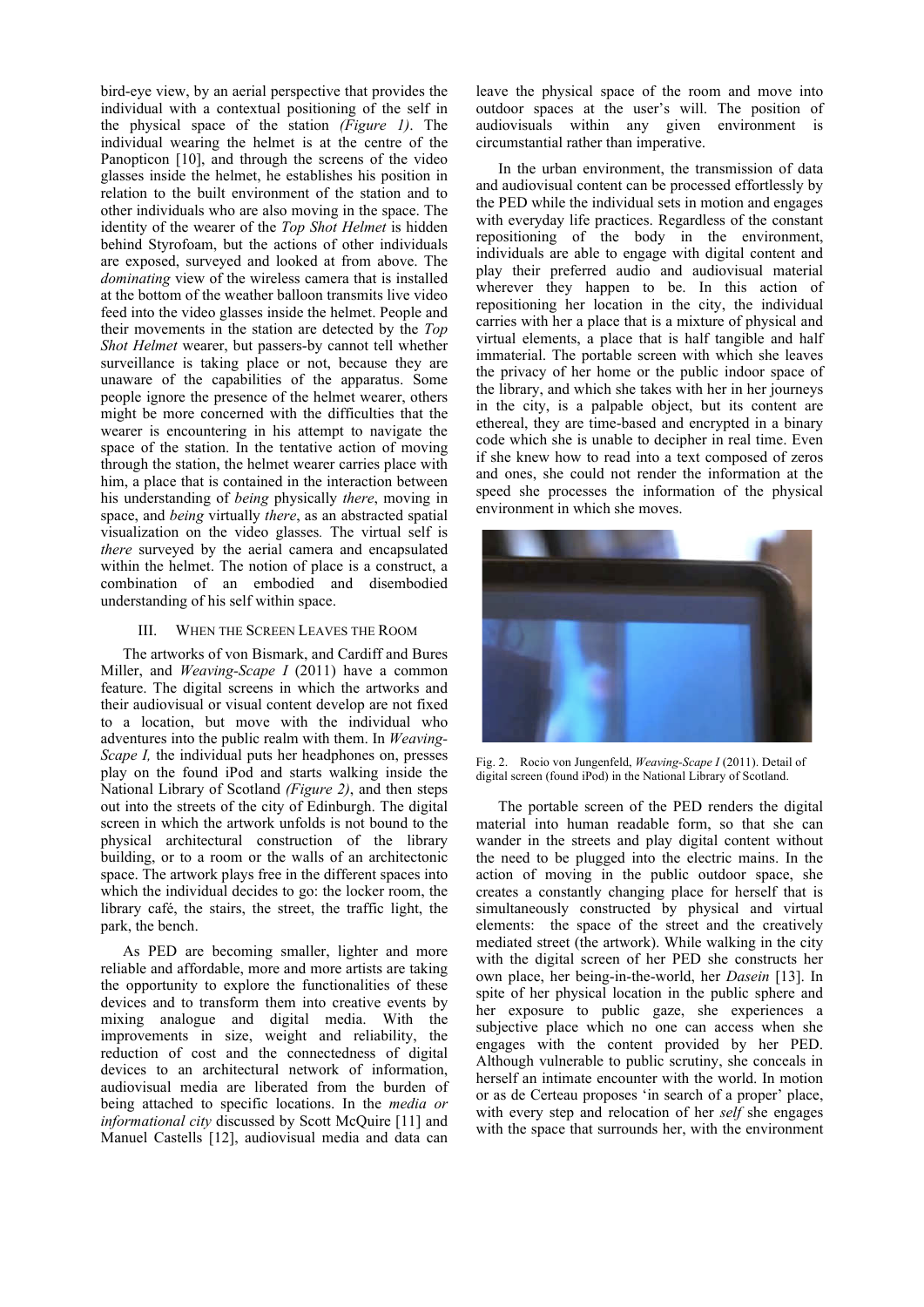that develops while she moves in the public realm and constructs her individualized place.

#### IV. MERGING PLACES AND AUDIOVISUALS

In the three artworks presented in the paper, the human body is given the function of *locus.* The individual becomes the mediator between the physical environment, where the artworks develop, and the creative virtual spaces that are constructed on the screen and superimposed on the tangible world. The artworks come into existence through the embodied interaction of the individual with the physical space and with the virtual content displayed on the PED. In this embodied action, the individual constructs a portable place. The self and place are constructed in motion as she performs the artwork. The individual that experiences any of the three artworks presented in the paper could be said to be like Tim Ingold's spider. In *Being Alive* (2011) Ingold uses the metaphor of the spider as an analogy to discuss how humans relate to the environment and with each other, and how they construct their paths as they move along them. For Ingold, the individual moves in a web of threads, in a tangle of connections that are constructed in the action of living. The human, as the spider, generates threads continuously, using her body to create the paths or 'lines along which' she 'perceives and acts' in everyday life [14].



Fig. 3. Rocio von Jungenfeld, *Weaving-Scape I* (2011). Detail of *Weaving-Scape I,* image featuring wool threads and light.

In light of Ingold's proposition of the spider weaving her space and defining her place as she perceives and act in the environment, the audiovisual walk *Weaving-Scape I* offers a creative space, a tangle of connected threads with which the individual can engage while moving along a path. With the audiovisual walk playing on the iPod screen that she carries in her hand, she connects with spaces as she moves *(Figure 3)*. The woolen threads present a visual network of lines, moving images of three-dimensional wool and paper structures that she superimposes on the world. She perceives the environment, performs the artwork, and in so doing, she produces a place along which she perceives and acts, and in which the physical and the virtual blend.

In the video walk *Alter Bahnhof*, Cardiff and Bures Miller play with the psychological tactics of mixed realities to construct their fictional narratives. They also play with the idea of the individual as *locus,* with the idea that place is constructed in the act of living. Cardiff creates 'portholes into' her 'other worlds,' as she herself describes it in the article *The First Page* (2005) [15]. The experience of constructing place while moving in space is known as proprioceptive perception (haptic). However, in *Alter Bahnhof* as in the other two artworks, this tacit understanding of the self in motion (proprioception) is at the same time superimposed on the fictional realities that the artists have constructed. For experiencing the artwork *Alter Bahnhof*, individuals are equipped with an iPod-touch and headphones while they move in the *real* train station, walk along the hall and into the platforms. In the video walk, the voice of Cardiff guides them through a psychological exploration, questioning and playing with the individual's perception and understanding of reality and fiction. In this context, the individual explores the self in relation to space and media.



Fig. 4. Janet Cardiff and George Bures Miller, *Alter Bahnhof*  (2012). iPod touch and hand inside the train station, Kassel. Image courtesy of the artists and Luhring Augustine, New York.

The artists bring echoes of history, events and memories of the train station into the artwork and combine them with imaginary stories that they have invented, dreamt, set up, or staged *(Figure 4)*. Fiona Bradley describes Cardiff's audio walks as 'entering a strange new time and place' where the real merges with 'recordings and imaginings' [16]. This 'entering a strange new time and place' described by Bradley is also applicable to the video walk discussed here. The audiovisual material playing on the PED refers to the physical space in which the individual is positioned, the *Bahnhof*, but the space in which the *almost* disembodied voice of Janet Cardiff is located, is rendered and constructed through the individual's embodiment of place while in motion. The screen of the iPod-touch and the headphones are facilitators and mediators of visual and aural content, but it is through the action of moving in space with the body, that the memories and stories of the space merge and coalesce with the audiovisual material that is presented in the artwork. As if looking into the outside world through a glass globe, the screen of the iPod-touch with which the individual experiences the video walk is a multidimensional window that opens up simultaneous coexisting realities. Through this window-screen both spaces, the physical and the virtual, are perceived superimposed in the action of creating place, of repositioning the body in the environment.

In *Top Shot Helmet,* von Bismark plays with the idea of positioning the individual in the environment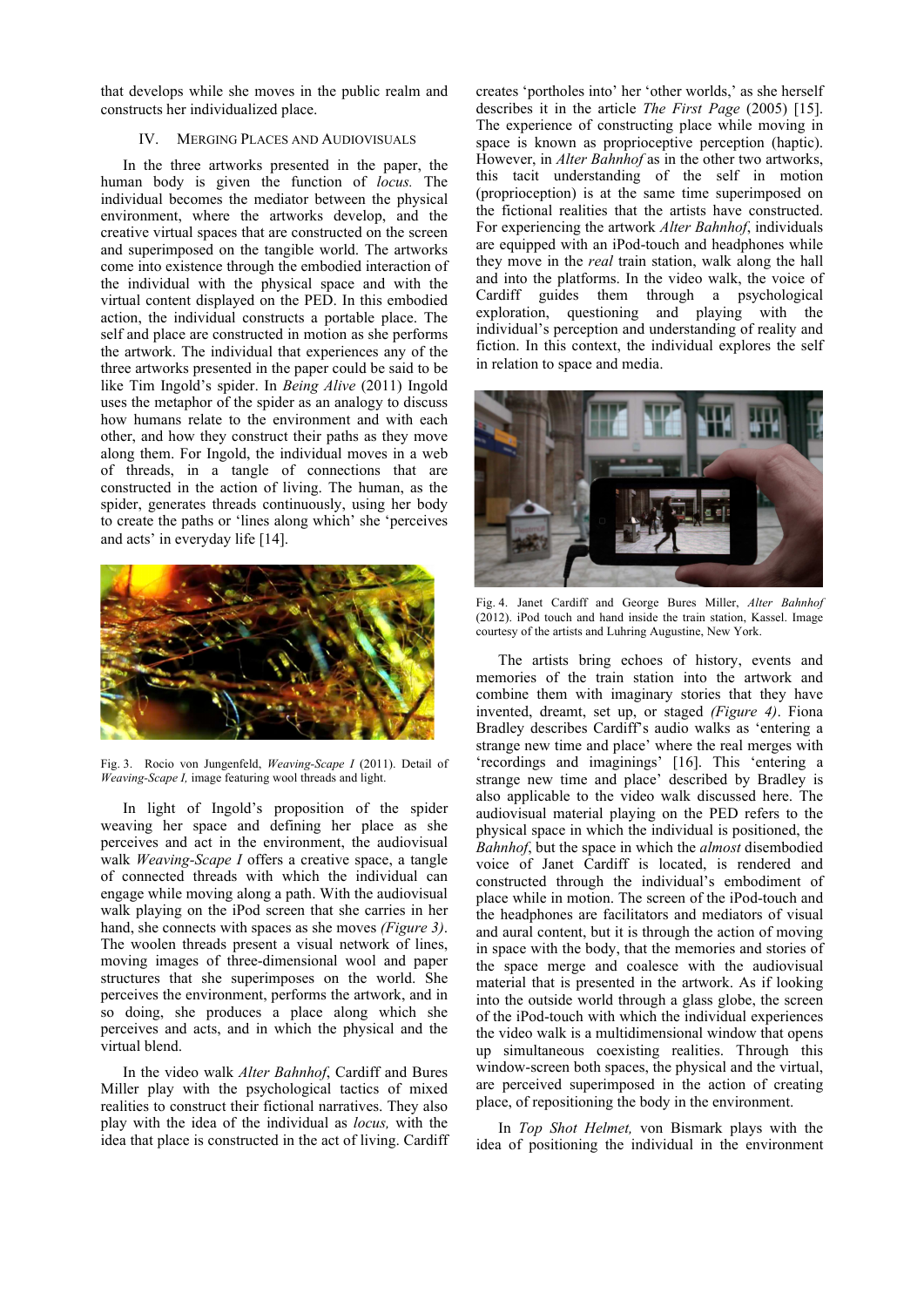through a mediated self, a self that is visually abstracted and located in a representation of the surrounding space. In the artwork, a camera with a fish eye lens is flying above the persons' head and streams live data into the stereoscopic screens (video glasses) that are inside the helmet *(Figure 5)*. The peripheral vision of the individual is limited to the little screens in front of his eyes. The rest of the surrounding environment is concealed by the helmet. The helmet not only limits the visual perception of the environment, the Styrofoam helmet also isolates the individual from the acoustics of the space in which he navigates. The only direct visual connection that the individual has with the space in which he is moving and in which the artwork develops is his own body, the front side of his body, which he could normally look at from an everyday life point of view, but this view is encapsulated and reframed by the helmet. From within the helmet, a space in which visual and aural perception is considerably limited, he can engage at a glance with two perspectives. He can visually perceive two points of view that describe the position of his body in the world, his *being-there.* His body is connected to the ground through his feet through which he perceives his place proprioceptively. He can corroborate this connection between his feet (body) and the ground (space) when looking downwards to the pavement with his naked eyes. Conversely, he has another perspective of his body in motion, the aerial perspective, which provides him with some information about the surroundings.

While moving in space with the helmet (a visual apparatus that transmits live data as if it were a low tech geo-positioning-system) the individual perceives two simultaneous selves: the self that is perceived proprioceptively while in motion and through which place is created, and the self that is mediated, disembodied and transposed into a different perceptual plane by the bird-eye view. The disembodied self that is perceived as a moving image gets updated in real time, never mind the delays or glitches produced by the wireless transmission of data. This disembodied *second self* [17] which shows on the screens of the glasses inside the helmet gets re-embodied when the visual information is processed by the individual in the action of moving in the space of the train station.



Fig. 5. Julius von Bismark, *Top Shot Helmet* (2007). artist wearing the *Top Shot Helmet* and navigating in a train station, Berlin. Image courtesy of the artist and Alexander Levy.

As if the helmet wearer were converted into a blue dot on a Google Map [18] which aids the navigation of a space with which the user is not acquainted, the individual navigates the space by looking at his position on the screen inside the helmet. He concentrates on the visual information provided through the video glasses instead of relying on the spatial cues that surround him such as sound and visual perception of the environment [19]. In this artwork the experience of acting and perceiving the self in the environment, *Dasein,* is made of a merging of physical and mediated perceptions of the self, place and space.

#### V. CONCLUSIONS

The three artworks used in the paper, Alter *Bahnhof, Top Shot Helmet* and *Weaving-Scape I,* have served to discuss how PED, an abbreviation for the wide range of portable electronic devices that are currently available, are being used to produce creative experiences in public spaces. Since portable technologies are increasingly becoming embedded into the everyday life context of the city and into the environments in which people dwell or move through, it is possible to foresee the potential use of PED as a common technology for creative explorations.

In *Weaving-Scape I*, as well as in the other two artworks, the city and its public spaces are treated as indispensable elements that ought to be taken into account during the creative process. The urban space offers a multidimensional, unpredictable and ever changing canvas composed of a complex set of relationships that can be creatively explored. In any creative practice that involves the use of PED in public space, the concept of embodiment is at the centre of the creative equation, as it is through the perception and understanding of the individual relationship with space and media that the individual is able to apprehend space, and construct her own place, the self.

With *Weaving-Scape I,* the individual follows a virtual audiovisual microcosm while at the same time positioning herself in the physical environment. She constructs her *Dasein* while moving along the path that she constructs for herself, along an idiosyncratic journey where footsteps are improvised. While she walks from the quiet space of the library into the noisy street, she constructs the spaces that she temporarily inhabits and occupies. In her creative adventures in the streets, she carries in her hands a portal, an opening to a world of threads, of abstract drawings made of light projections, of spontaneous metallic sounds and textured surfaces. With the device in her hand and her headphones on, she walks in the search of her place, and in every step of her journey she creates her multi-dimensional place of fictional and physical merging realities. It is in her experience of moving along the thread that she creates place, that she flows in *Dasein.*

PED are freeing creative practices and audiovisual material from the physical location of the cinema theatre, the gallery space or the computer terminal, and people are free to wander in the environment while, if desired, experiencing a multilayered reality. In this